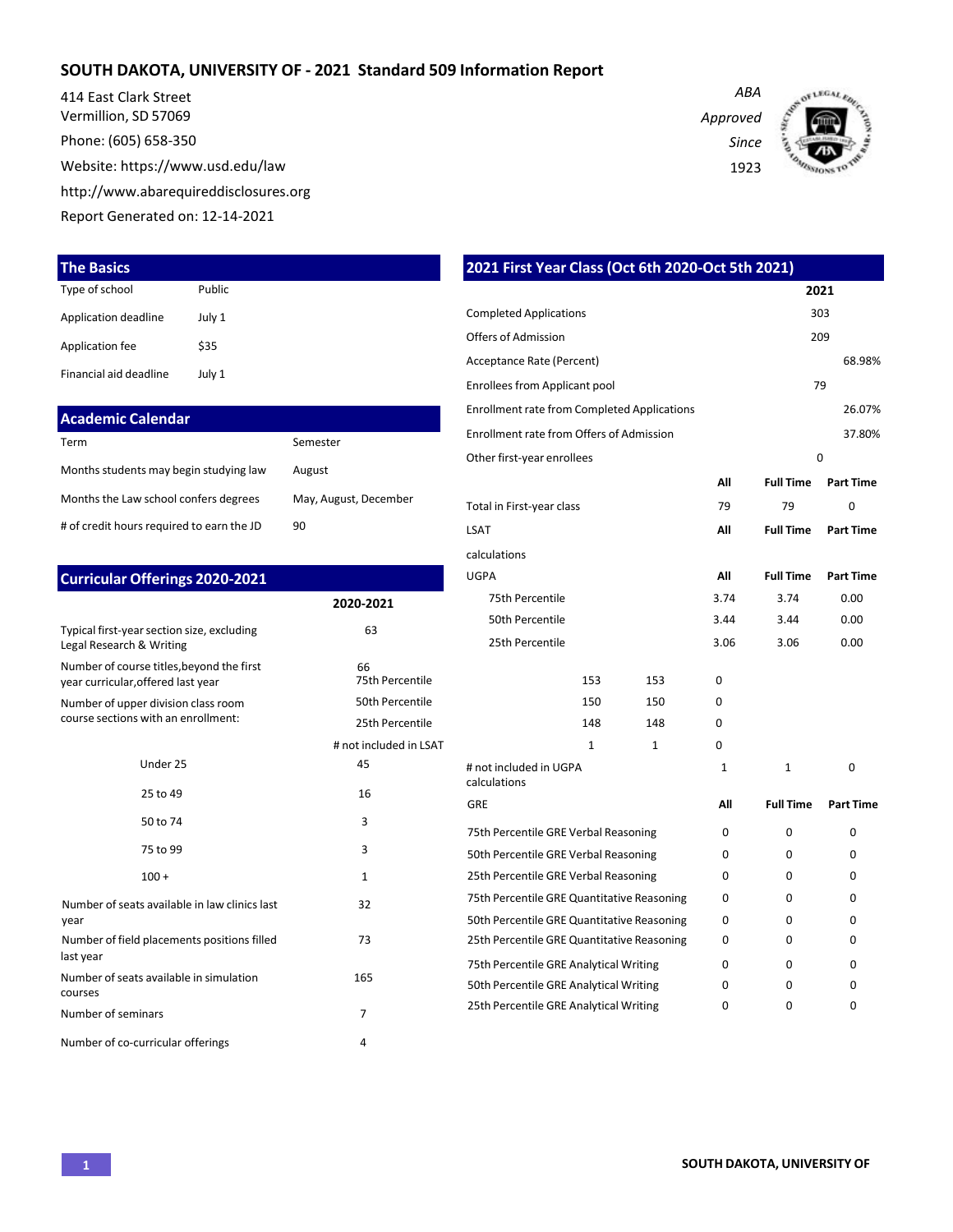| <b>J.D Enrollment as of October 5th 2021</b> |              |                |          |          |                |                 |              |          |                |              |          |   |                |
|----------------------------------------------|--------------|----------------|----------|----------|----------------|-----------------|--------------|----------|----------------|--------------|----------|---|----------------|
|                                              |              |                | JD1      |          |                | JD <sub>2</sub> |              |          |                | <b>Total</b> |          |   |                |
|                                              | т            | М              | W        | O        | T              | M               | W            | O        | т              | м            | W        | O | т              |
| Hispanics of any race                        | 4            | $\mathbf{1}$   | 3        | 0        | $\overline{2}$ | $\mathbf{1}$    | 1            | 0        | $\mathbf{1}$   | 0            | 1        | 0 | $\overline{7}$ |
| American Indian or Alaska Native             | 2            | 1              | 1        | 0        | 1              | $\Omega$        | $\mathbf{1}$ | 0        | $\overline{2}$ | $\mathbf{1}$ | 1        | 0 | 5              |
| Asian                                        | 0            | $\Omega$       | $\Omega$ | $\Omega$ | $\Omega$       | $\Omega$        | 0            | $\Omega$ | $\Omega$       | $\Omega$     | 0        | 0 | $\Omega$       |
| <b>Black or African American</b>             | $\mathbf{1}$ | $\mathbf{1}$   | 0        | 0        | $\mathbf{1}$   | 0               | $\mathbf{1}$ | 0        | $\mathbf{1}$   | $\mathbf{1}$ | $\Omega$ | 0 | 3              |
| Native Hawaiian or Other Pacific Islander    | 0            | 0              | 0        | 0        | 0              | $\Omega$        | 0            | 0        | 0              | 0            | 0        | 0 | 0              |
| <b>Two or More Races</b>                     | 5            | 0              | 5        | 0        | 4              | 3               | 1            | 0        | $\overline{2}$ | $\mathbf{1}$ | 1        | 0 | 11             |
| <b>Total Minority</b>                        | 12           | 3              | 9        | 0        | 8              | 4               | 4            | 0        | 6              | 3            | 3        | 0 | 26             |
| White                                        | 65           | 28             | 37       | 0        | 52             | 26              | 26           | $\Omega$ | 78             | 51           | 27       | 0 | 195            |
| Nonresident Alien                            | 0            | $\Omega$       | 0        | 0        | 0              | 0               | 0            | 0        | $\Omega$       | 0            | $\Omega$ | 0 | $\Omega$       |
| Race and Ethnicity Unknown                   | 2            | $\overline{2}$ | 0        | 0        | 2              | 0               | 2            | 0        | 1              | 0            | 1        | 0 | 5              |
| Total                                        | 79           | 33             | 46       | 0        | 62             | 30              | 32           | 0        | 85             | 54           | 31       | 0 | 226            |

| Faculty Resources 2020 - 2021 |      |                  | J.D. Degrees Awarded 2020-2021 |                    |              |                                           |  |  |
|-------------------------------|------|------------------|--------------------------------|--------------------|--------------|-------------------------------------------|--|--|
|                               | Male | Female           | Other                          | People<br>of Color | Total        | Hispanics of any race                     |  |  |
| Full-time faculty<br>members  | 13   | 6                | 0                              | $\mathbf{2}$       | 19           | American Indian or Alaska Native          |  |  |
| Non-full-time faculty         | 6    | 4                | 0                              | $\mathbf{1}$       | 10           | Asian                                     |  |  |
| Total                         | 19   | 10               | 0                              | 3                  | 29           | <b>Black or African American</b>          |  |  |
|                               |      | <b>Full Time</b> |                                | <b>Part Time</b>   | <b>Total</b> | Native Hawaiian or Other Pacific Islander |  |  |
| Librarians                    |      | 4                |                                | 0                  | 4            | Two or More Races                         |  |  |
| Administrators                |      | 5                |                                | 0                  | 5            | <b>Total Minority</b>                     |  |  |
|                               |      |                  |                                |                    |              |                                           |  |  |

### **Faculty Resources 2020 - 2021 J.D. Degrees Awarded 2020-2021**

| סופו | <b>Telligic</b>  | <b>VUIT</b> | r copic<br>of Color | וסיטו          | Hispanics of any race                     | $\overline{2}$ |
|------|------------------|-------------|---------------------|----------------|-------------------------------------------|----------------|
| 13   | 6                | 0           | $\overline{2}$      | 19             | American Indian or Alaska Native          | 1              |
| 6    | 4                | 0           | $\mathbf{1}$        | 10             | Asian                                     | 0              |
| 19   | 10               | 0           | 3                   | 29             | <b>Black or African American</b>          | $\mathbf{1}$   |
|      | <b>Full Time</b> |             | <b>Part Time</b>    | Total          | Native Hawaiian or Other Pacific Islander | 0              |
|      | 4                |             | 0                   | $\overline{4}$ | Two or More Races                         | 3              |
|      | 5                |             | 0                   | 5              | <b>Total Minority</b>                     | $\overline{7}$ |
|      |                  |             |                     |                | White                                     | 57             |
|      |                  |             |                     |                | Nonresident Alien                         | 0              |
|      |                  |             |                     |                | Race and Ethnicity Unknown                | 0              |
|      |                  |             |                     |                | Total                                     | 64             |

| 1L Tuition and Fees 2021 - 2022  |                 |          |              | <b>Grants and Scholarships 2020-2021</b> |       |               |                             |              |     |                  |     |                  |   |
|----------------------------------|-----------------|----------|--------------|------------------------------------------|-------|---------------|-----------------------------|--------------|-----|------------------|-----|------------------|---|
| Per Annual:                      | Resident Annual |          | Non-Resident | Annual                                   | Other | Annual        |                             | <b>Total</b> |     | <b>Full Time</b> |     | <b>Part Time</b> |   |
|                                  |                 | Fees     |              | Fees                                     |       | Fees          |                             | #            | %   | #                | %   | #                | % |
| Full-Time                        | 511/30          | \$ 5,058 | 531,270      | 85,U58                                   | 50    | $\frac{1}{2}$ | Total # of students         | 214          | 100 | 214              | 100 | 0                | 0 |
| Part-Time                        | \$6,260         | \$4,118  | \$16,680     | \$4,118                                  |       |               | Total # receiving           | 97           | 45  | 97               | 45  | 0                | 0 |
| <b>Per Credit:</b>               | Resident        | Annual   | Non-Resident | Annual                                   | Other | Annual        | grants                      |              |     |                  |     |                  |   |
|                                  |                 | Fees     |              | Fees                                     |       | Fees          | Less than 1/2 tuition       | 56           | 26  | 56               | 26  | 0                | 0 |
| Full-Time                        | \$0             | \$0      | \$0          | \$0                                      | \$0   | \$0           | Half to full tuition        | 36           | 17  | 36               | 17  | 0                | 0 |
|                                  |                 |          |              |                                          |       |               | Full tuition                | 0            | 0   | 0                | 0   | 0                | 0 |
| Part-Time                        | \$0             | \$0      | \$0          | \$0                                      |       |               | More than full tuition      | 5            | 2   | 5                | 2   | 0                | 0 |
| <b>Tuition Guarantee Program</b> |                 |          | <b>No</b>    |                                          |       |               | <b>TEAL BANAAMANA ANAMA</b> |              |     | 6.45.000         |     | $\sim$ $\sim$    |   |

#### **Total Full Time Part Time # % # % # %** Full-Time \$ 11,736 \$ 5,058 \$ 31,276 \$ 5,058 \$ 0 \$ 0 Total # ofstudents 214 100 214 100 0 0 Part-Time \$ 6,260 \$ 4,118 \$ 16,680 \$ 4,118 Total # receiving 97 45 97 45 0 0 Less than 1/2 tuition 56 26 56 26 0 0 Full tuition More than full tuition 0 5 0 2 0 5 0 2 0 0 0 0 **1L Tuition and Fees 2021 - 2022 Grants and Scholarships 2020-2021** 75th Percentile grant amount  $$15,000$  \$0 50th Percentile grant amount  $$6,987$  \$ 0 25th Percentile grant amount  $$753$  \$0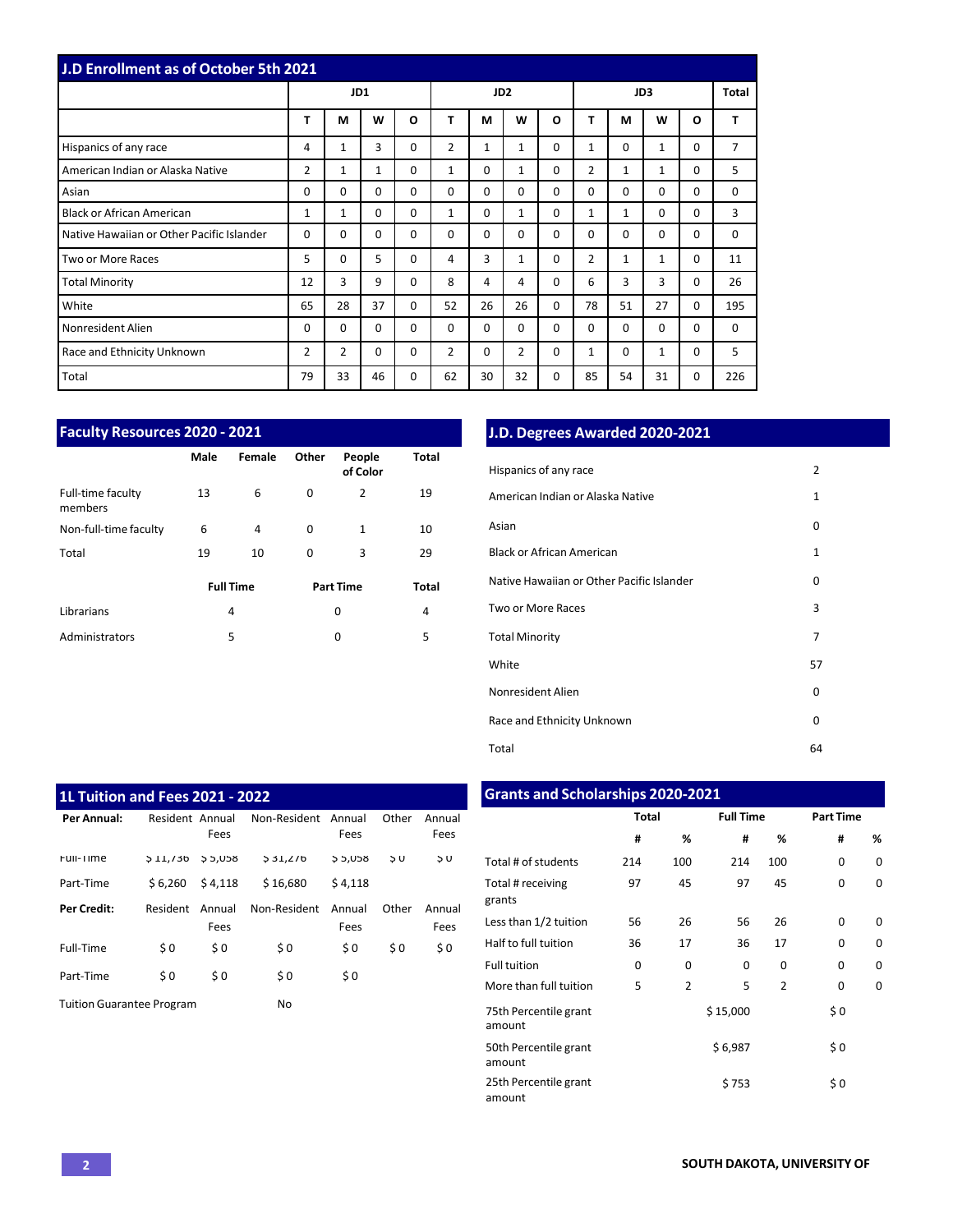# **Living Expenses 2021-2022**

Estimated Living Expenses for singles

| Living on Campus  | \$14,337 |
|-------------------|----------|
| Living Off Campus | \$16,525 |
| Living At Home    | \$8,026  |

| <b>Conditional Scholarships 2020-2021</b> |                 |                         |
|-------------------------------------------|-----------------|-------------------------|
| Students Matriculating in                 | # Entering with | # Reduced or Eliminated |
| 2020-2021 Academic Year                   | 1               | O                       |
| 2019-2020 Academic Year                   | 1               | O                       |
| 2018-2019 Academic Year                   |                 | O                       |

Please note that due to the COVID-19 pandemic, some schools reduced/eliminated conditional scholarships for the duration of the pandemic.

| <b>Academic Attrition 2020-2021</b>       |          |          |          |          |     |          |                 |          |   |          |          |   |          |     |
|-------------------------------------------|----------|----------|----------|----------|-----|----------|-----------------|----------|---|----------|----------|---|----------|-----|
|                                           |          |          | JD1      |          |     |          | JD <sub>2</sub> |          |   |          | UL       |   |          |     |
|                                           | T        | М        | W        | O        | %   | т        | М               | W        | O | т        | M        | W | $\Omega$ | %   |
| Hispanics of any race                     | 0        | 0        | $\Omega$ | $\Omega$ | 0.0 | $\Omega$ | 0               | $\Omega$ | 0 | $\Omega$ | $\Omega$ | 0 | 0        | 0.0 |
| American Indian or Alaska Native          | $\Omega$ | $\Omega$ | $\Omega$ | $\Omega$ | 0.0 | $\Omega$ | 0               | $\Omega$ | 0 | $\Omega$ | $\Omega$ | 0 | 0        | 0.0 |
| Asian                                     | $\Omega$ | $\Omega$ | $\Omega$ | $\Omega$ | 0.0 | $\Omega$ | 0               | $\Omega$ | 0 | $\Omega$ | $\Omega$ | 0 | 0        | 0.0 |
| <b>Black or African American</b>          | 0        | 0        | $\Omega$ | 0        | 0.0 | 0        | 0               | $\Omega$ | 0 | $\Omega$ | 0        | 0 | 0        | 0.0 |
| Native Hawaiian or Other Pacific Islander | $\Omega$ | 0        | $\Omega$ | $\Omega$ | 0.0 | $\Omega$ | 0               | $\Omega$ | 0 | $\Omega$ | 0        | 0 | 0        | 0.0 |
| <b>Two or More Races</b>                  | 0        | 0        | $\Omega$ | $\Omega$ | 0.0 | $\Omega$ | 0               | $\Omega$ | 0 | $\Omega$ | 0        | 0 | 0        | 0.0 |
| <b>Total Minority</b>                     | 0        | 0        | $\Omega$ | $\Omega$ | 0.0 | 0        | 0               | $\Omega$ | 0 | $\Omega$ | $\Omega$ | 0 | 0        | 0.0 |
| White                                     | 0        | $\Omega$ | 0        | $\Omega$ | 0.0 | 0        | 0               | $\Omega$ | 0 | $\Omega$ | 0        | 0 | 0        | 0.0 |
| Nonresident Alien                         | 0        | 0        | 0        | $\Omega$ | 0.0 | 0        | 0               | $\Omega$ | 0 | $\Omega$ | 0        | 0 | 0        | 0.0 |
| Race and Ethnicity Unknown                | 0        | 0        | $\Omega$ | $\Omega$ | 0.0 | $\Omega$ | 0               | 0        | 0 | $\Omega$ | $\Omega$ | 0 | 0        | 0.0 |
| Total                                     | 0        | 0        | 0        | 0        | 0.0 | 0        | 0               | $\Omega$ | 0 | 0        | 0        | 0 | 0        | 0.0 |

| <b>Other Attrition 2020-2021</b>          |   |          |                |          |     |          |          |                 |          |          |          |          |              |     |
|-------------------------------------------|---|----------|----------------|----------|-----|----------|----------|-----------------|----------|----------|----------|----------|--------------|-----|
|                                           |   |          | JD1            |          |     |          |          | JD <sub>2</sub> |          |          | UL       |          |              |     |
|                                           | T | М        | W              | O        | %   | T        | M        | W               | O        | т        | M        | W        | $\mathbf{o}$ | %   |
| Hispanics of any race                     | 0 | 0        | 0              | $\Omega$ | 0.0 | $\Omega$ | 0        | $\Omega$        | $\Omega$ | $\Omega$ | $\Omega$ | 0        | 0            | 0.0 |
| American Indian or Alaska Native          | 0 | $\Omega$ | 0              | $\Omega$ | 0.0 | $\Omega$ | $\Omega$ | 0               | 0        | $\Omega$ | $\Omega$ | $\Omega$ | 0            | 0.0 |
| Asian                                     | 0 | 0        | 0              | 0        | 0.0 | $\Omega$ | $\Omega$ | $\Omega$        | 0        | 0        | $\Omega$ | 0        | 0            | 0.0 |
| Black or African American                 | 0 | 0        | 0              | 0        | 0.0 | $\Omega$ | $\Omega$ | 0               | 0        | 0        | 0        | 0        | 0            | 0.0 |
| Native Hawaiian or Other Pacific Islander | 0 | 0        | 0              | 0        | 0.0 | $\Omega$ | 0        | 0               | 0        | 0        | $\Omega$ | 0        | $\Omega$     | 0.0 |
| Two or More Races                         | 0 | 0        | 0              | 0        | 0.0 | 0        | 0        | 0               | 0        | 0        | $\Omega$ | 0        | 0            | 0.0 |
| <b>Total Minority</b>                     | 0 | 0        | 0              | $\Omega$ | 0.0 | $\Omega$ | 0        | 0               | $\Omega$ | 0        | $\Omega$ | $\Omega$ | 0            | 0.0 |
| White                                     | 3 | 1        | 2              | 0        | 5.5 | $\Omega$ | $\Omega$ | $\Omega$        | 0        | 0        | $\Omega$ | $\Omega$ | 0            | 0.0 |
| Nonresident Alien                         | 0 | 0        | 0              | 0        | 0.0 | $\Omega$ | 0        | 0               | 0        | 0        | $\Omega$ | 0        | 0            | 0.0 |
| Race and Ethnicity Unknown                | 0 | 0        | 0              | 0        | 0.0 | $\Omega$ | 0        | 0               | 0        | 0        | $\Omega$ | $\Omega$ | $\Omega$     | 0.0 |
| Total                                     | 3 | 1        | $\overline{2}$ | 0        | 4.6 | $\Omega$ | 0        | 0               | 0        | 0        | 0        | 0        | 0            | 0.0 |